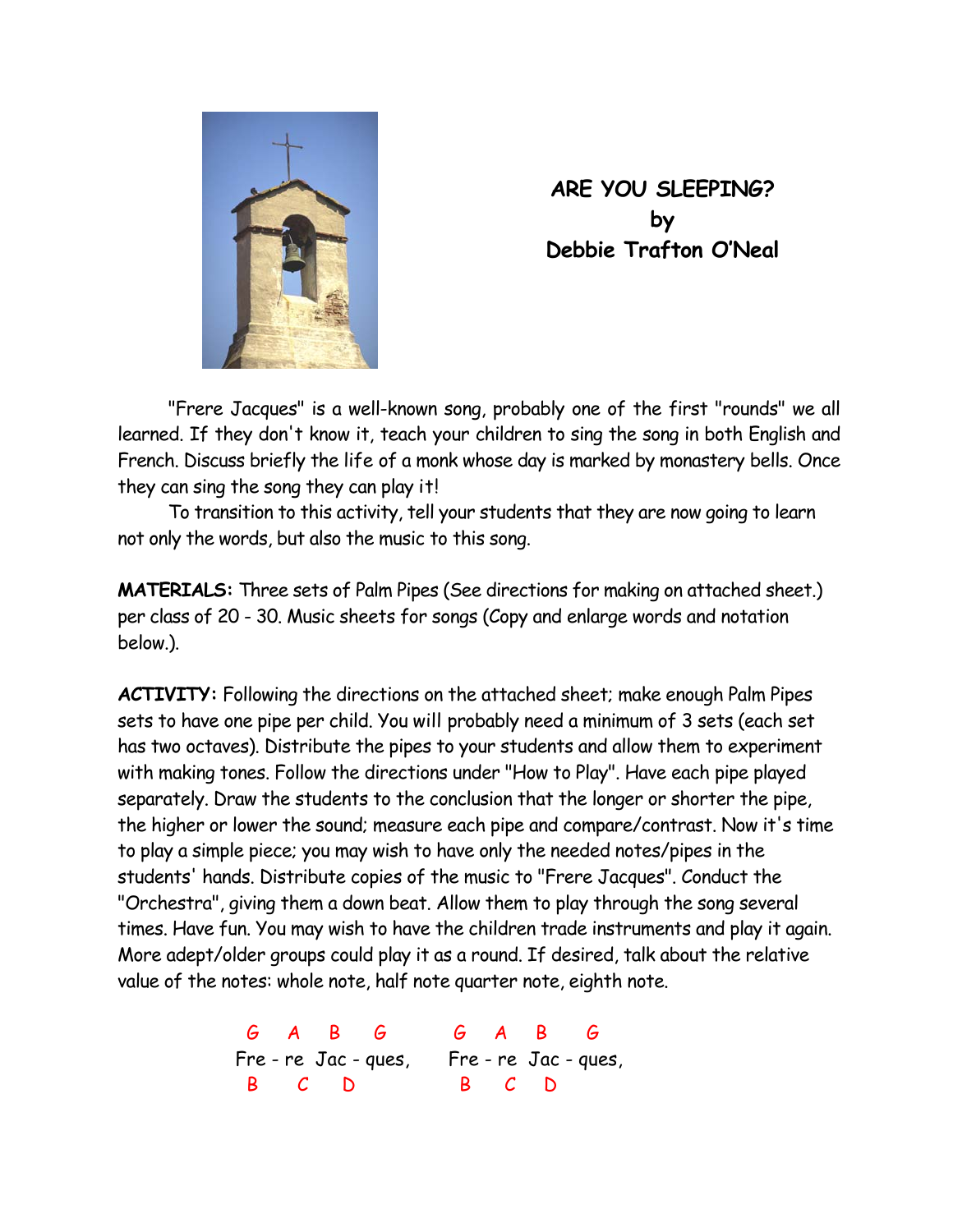Dor - mez vous? Dor -mez vous! D E D C B G D E D C B G Son - nez la ma - tl - na, Son- nez la ma - tl - na, G D G G D G Ding! Dang! Dong! Ding! Dang! Dong!

#2: For older students, teach this tune with new lyrics as a mnemonic for the quadratic equation. "Negative b, Negative b, Plus or minus the square root, Plus or minus the square root, b squared minus 4ac, b squared minus 4ac, Over 2a, Over ta<sup>r</sup>



Negative b, Negative b, +or - the square root, +or - the square root, b squared minus 4ac, b squared minus 4ac, Over 2a, Over 2a.

## **STANDARDS:**

**BSL:** 1.1, 1.3, 1.7, 1.9, 1.12, 3.1, 3.2, 3.3, 4.2, 6.1, 6.2, 6.3, 9.9, 11.2, 11.4, 12.3, 12.5 **NCTM:** 4e, 10a, 10b, 12a, 13a **SCS:** A1, B1, E2, H2, H5

Frere Jacques. Illus. by Isobel Bushell. NY: HarperCollins. c1994. ISBN#069.-005746 A board book version of the favorite song, with words in both English and French.

O'Neal, Debbie Trafton. Are You Sleeping? Illus. by Benrei Huang. Minneapolis, MN: Augsburg Fortress, c2003. ISBN#O-8066-4351-X A picture book version of the song [Note also included is a religiously-toned second verse]